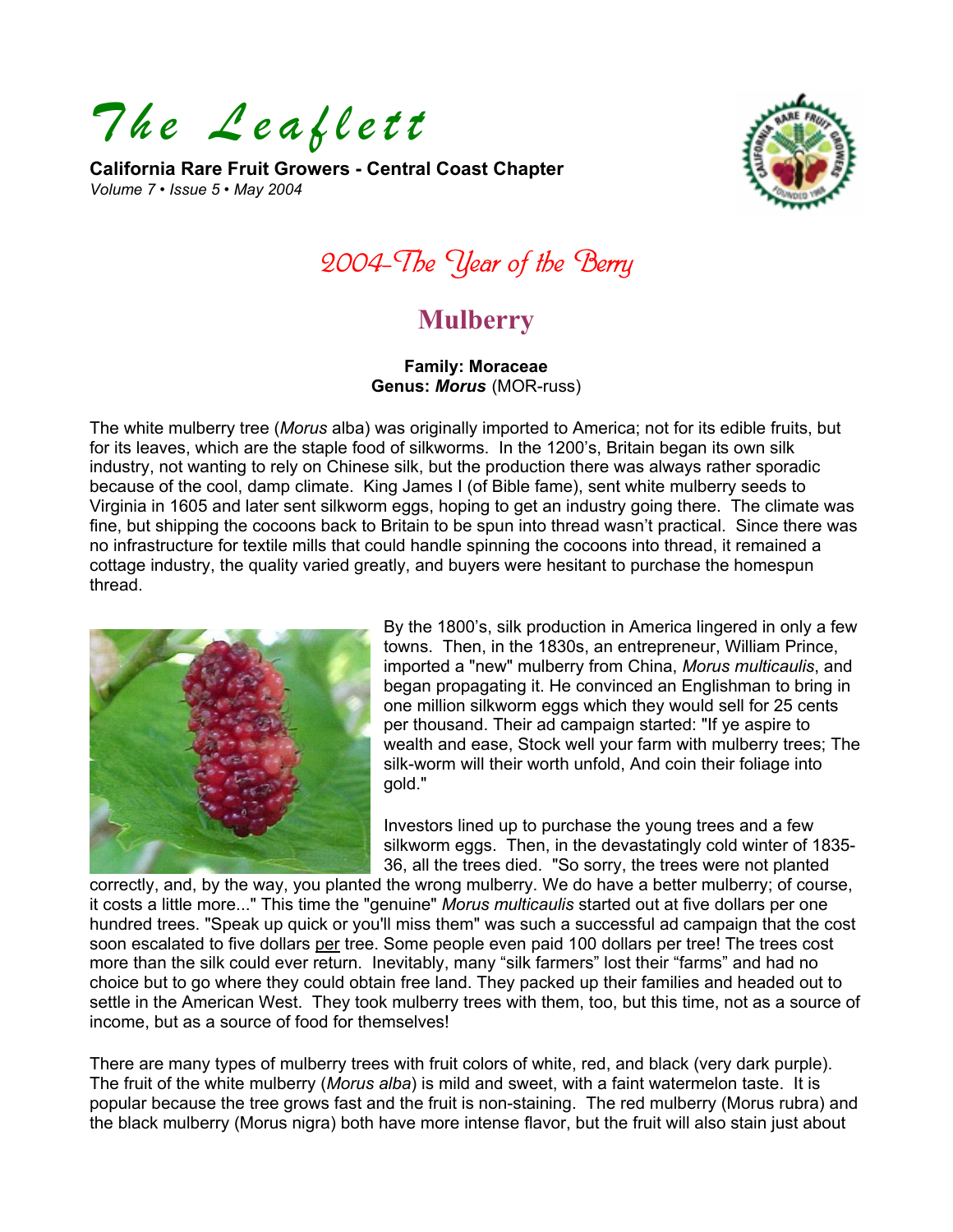anything it touches! Everyone who grows this hardy tree for the fruit warns that dark-fruited kinds should be planted well away from areas that could be damaged by the stain.

On the front cover of the January/February issue of the *Fruit Gardener* magazine, in the center of the beautiful photo of berries, are several varieties of mulberries. I contacted Edgar Valdivia, the photographer, and learned that he grew the mulberries in the picture. He said, "So glad you liked the photo that appeared on this issue of *Fruit Gardener* magazine. The mulberries that you refer to in the center of the picture are Pakistani mulberries. Yes, I grew them myself and have quite a few trees. As you can see from the picture, the fruit is a good size-almost 3 inches long. It is very tasty and a heavy producer. We will be having a speaker at this year's Festival of Fruit, who will be speaking about the mulberries. His name is Dan Bayer and he is quite an expert on this topic. As for myself, I live in Simi Valley and can tell you that this fruit will tolerate cold. So, I'm sure will grow very good in your area. They can be grown very easily from cuttings; or can be grafted on to a non-fruiting mulberry tree. I had one non-fruiting mulberry tree, and have grafted 4 different varieties of mulberries on to that tree. So, it is now producing the 4 different types of mulberries. There is a brand new variety that comes from India. It is the same size as the Pakistani and a good flavor. But the color is white. Many people prefer the white, because it does not stain. This new variety is called Hunza. I believe you can find it in some nurseries. The other fruits that are on this cover include strawberries, blackberries, blueberries, gooseberries, and another variety of mulberry, Shangri-la. It is a white mulberry."

Mulberry trees are generally easy to grow from seeds, cuttings, layering, or rootstock. The plants are self-fertile and the fruit ripens, depending on the cultivar, from late May through July, with the black mulberry being the last to ripen. They are tolerant of low temperatures and, once established, will take some drought. The leaves are deciduous. They prefer a sunny location and make excellent shade trees, growing about a foot a year to 30-40' high, or taller--up to 75 feet high! Usually longlived, the mulberry may produce fruit from 25 to100 years or more! They are mostly pest-free, too! As a matter of fact, the mulberry tree is just about perfect as long as you don't grow it too close to your house, driveway, or patio! The CRFG website has detailed information on the species and their propagation, so visit the mulberry information page at <http://www.crfg.org/pubs/ff/mulberry.html> if this article has piqued your interest in growing this wonderful fruit.

The white fruits have no tartness which makes them taste rather bland. Adding lemon juice to some recipes can bring out the flavor. The making of mulberry wines and mulberry jams are two very popular ways to prepare the berries. Since the berries are highly perishable, there is no real commercial production for them, but they are ideal for the backyard gardener who wants to grow something both tasty and unusual!

Following is a recipe based on the pies we used to eat at family reunions at my great-uncle, Will Frame's, house near Selma, California, where we sat at long tables under the shade of the very trees that were providing the fruit for dessert! The pies, still warm from the oven, were served with homemade vanilla ice cream churned from fresh cream brought by Cousin Leonard Frame from his dairy! Those are memories to cherish!

#### **Aunt Fay's Mulberry Pie**

3 cups mulberries 1 ¼ cups sugar 2 tsp. lemon juice ¼ cup flour 2 tbs. butter Pastry for 2-crust 9" pie

In a large bowl, mix berries with lemon juice, sugar and flour. Place mixture into 9" pie pan lined with crust. Dot berry mixture with butter and then cover with top pie crust. Crimp edges, cut slits in upper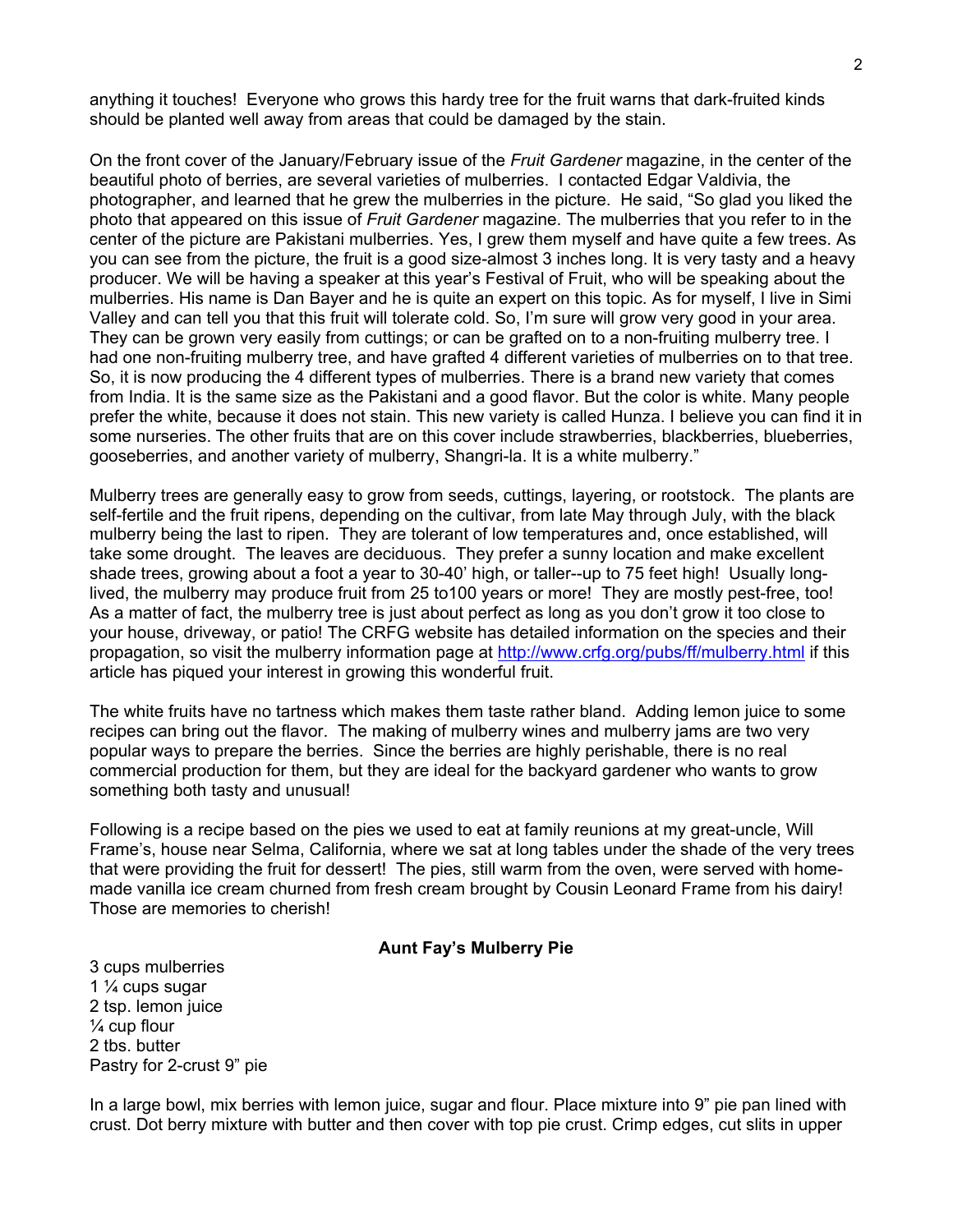crust, and then let pie rest in refrigerator for 30 minutes. Preheat oven to 400°F. Bake pie in preheated oven for 15 minutes. Lower the temperature to 350°F and bake for an additional 30 minutes. Remove pie from oven and let sit on wire rack until cool.

## **April Meeting**

Since I wasn't able to attend, the following information on the April Meeting at **Trees of Antiquity** in Paso Robles is courtesy of Art DeKleine and Lach MacDonald. Thanks, guys!

**From Art DeKleine**: "What a great meeting we had today! Neil Collins and Tom Linden were gracious and enthusiastic hosts. They are growing apples, and more apples (130+ varieties), cherries, peaches, apricots, nectarines, pears, figs, and nuts. They are trying to sell 10 to 15,000 trees per year. The trees are grown on 1.5 acre plots, in five year rotations. They talk about the apples as if each variety was a long-time cherished friend. They took us on a walk of the graftings. They graft in the fall, after the wood has hardened, and wait for spring to see if the bud will push. They have a 98% success rate.

Tom would like to know how to become more acquainted with the Cal Poly trees. He is a Poly graduate (I think).

We had about 45 people at the meeting. For an Easter weekend, with many events this weekend, and a long travel, I thought we did very well! A little warm, but people seemed to enjoy the afternoon. We had two people join the organization…

I took 30 Murray Smith tomatoes from Howard Brown, but only sold 13. I gave Neil and Tom two each. I may try to give 13 back to Howard if I can't get rid of them." (Photo by Paul Moyer)

**From Lach MacDonald:** "Joe Sabol promised a beautiful day in Paso Robles for CRFG, April 10 and he delivered, though he was in Italy when we gathered at Trees of Antiquity, Inc. at 20 Wellsona Road. Our chairs and refreshment table (thanks A-H!) were shaded by a large oak on the farm road adjoining the mother trees and leading to the growing grounds production area. Tom Linden and Neil Collins are two young men originally from Southern California who chose this area when they acquired Sonoma Antique Apple Nursery from Terry and Carolyn Harrison and moved operations to the Central Coast.



Tom explained that the chill hours, the soil ("the body that contains the heart of the trees") and their dedication to growing certified organic fruit trees were key factors in their venture. The Harrisons guided Tom and Neil and continue a supportive relationship, while their example of dedication is immediately evident in the enthusiasm the two partners demonstrate for their work.

The focus of the operation is on producing root stock from their own mother trees and grafting a

wide variety of heirloom apples, but their selection of plants includes grapes, pears, peaches, plums and figs, assorted berries and less common fruits. Their 58-page catalog reflects this variety and is an education in itself. Perhaps that's why all available copies were snapped up at the meeting. Check their website to be on the list for the next edition of the catalog; when has a nursery catalog been graced with a poem by Pablo Neruda? ["I love all things, not because they are passionate or sweet smelling...."]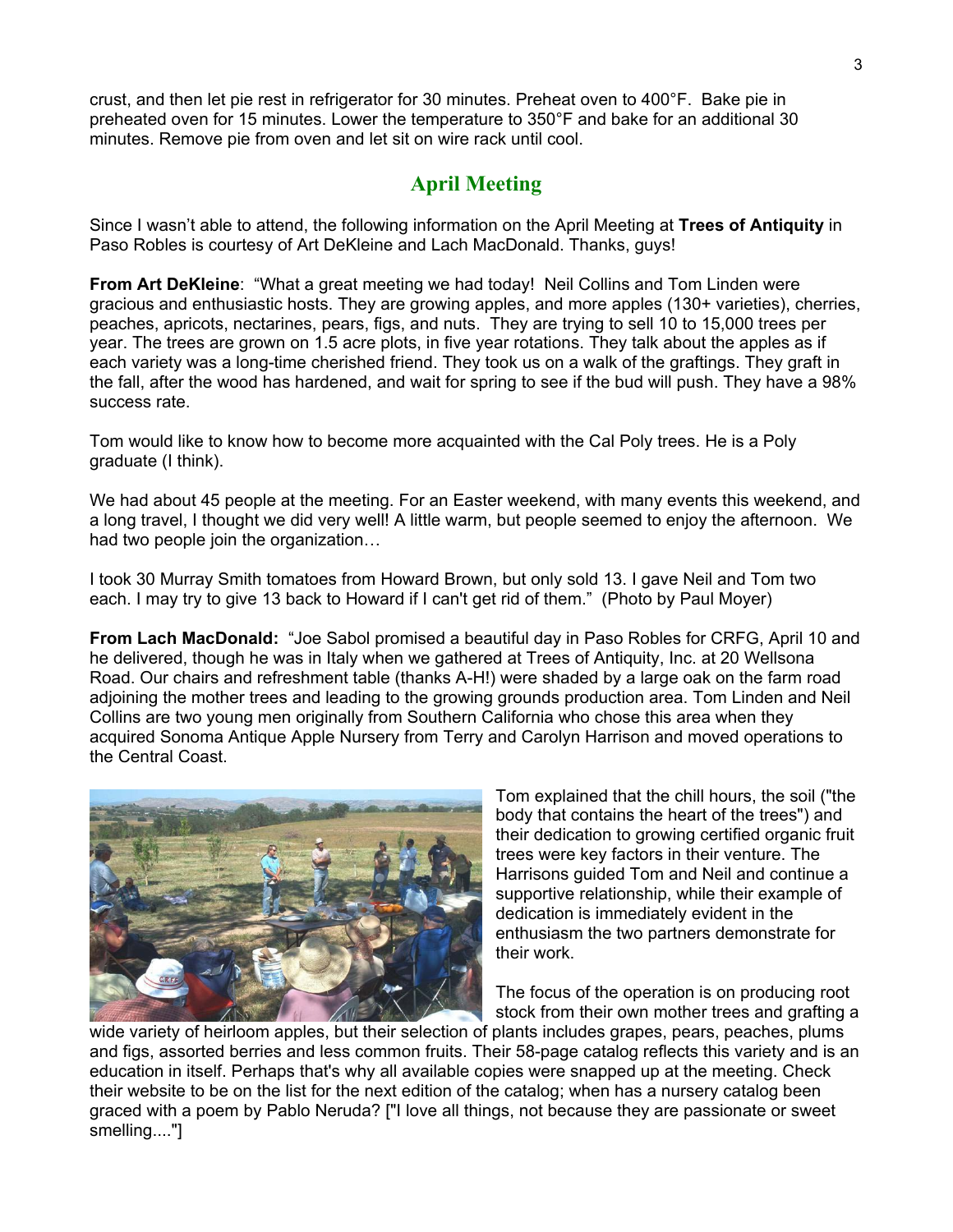The decision to be a Certified Organic Nursery not only involves the propagation of the root stock from mother trees, but grafting, soil preparation, irrigation and pest control. How many CRFG members can resist desperately resorting to toxics they once swore to avoid? Tom and Neil have limited choices, with all the usual competitors such as ground squirrels, gophers, moths, diseases and insect vectors.

Some CRFG members had visited South SLO County nurseries earlier in the day and still traveled over the grade for the meeting--including some members from Santa Maria. They were rewarded by Tom's frequent mention of varieties suitable for the climate and lower chill hours experienced south of Cuesta Grade. Mentioned were Adelanta, Anna, Golden Russet, Newtown Pippin, Pettingill and the popular Spitzenburg.

The Q and A session ranged widely and included technicalities our informed retired professors often ask. CRFG is a great learning experience! We moved to the growing ground, featuring row upon row of grafted root stock. Imagine the two young men planting at night, a row of 300 grafts, one foot apart. Imagine keeping track of a bewildering variety of cuttings without getting the varieties mixed up. At home we have half a dozen apple trees and some are already unidentified! (Tom and Neil are shown in the center of photo. Thanks to Bob Tulloch for this picture and for putting up the balloons to guide members to the meeting site.)

There's more to report, but only space left to thank Tom and Neil. I hope they will wear their CRFG hats, and I urge you readers to check out their website at [www.treesofantiquity.com](www.treesofantiquity.com ) Tom and Neil will be pleased to help you select an heirloom or two for your growing area."

## **The Worthless Worms in Silken Cocoons!**

The Redhumped caterpillar, *Schizura concinna,* is found throughout much of California. Though the climate here on the Coast usually does not favor development of large populations, the worm can be a serious problem in the warm Central Valley. The trees most commonly attacked by these caterpillars are liquidambar (sweet gum), walnut, and plum, but they'll also eat the leaves of almond, apple, apricot, birch, cottonwood, cherry, pear, prune, redbud, willow, and other ornamental plants. They spend part of their life-cycle in silk wrapped cocoons, but their silk is worthless in any market!

Moths lay pearly white eggs in clumps of 25 to 100 on the undersides of young leaves. The eggs hatch into yellow caterpillars that are 1 to 1 1/2 inches long when fully grown; the body is marked with white, redd ish brown or sometimes black stripes. The head is usually orange or brick red, as is the fourth body segment, which is distinctly humped and has



two prominent black spines. The pupa is reddish brown, a little over half an inch long, and is enclosed in a silken cocoon in the soil or in a layer of organic debris. Adult moths have a wing span of 1 to 1 1/2 inches. The forewings are red to gray-brown and the hind wings are off-white to brown.

Caterpillars feed in groups on lower leaf surfaces and skeletonize the leaves, eventually dispersing to consume the entire leaf, leaving only the woody veins. When an infestation is light, there is usually no problem, but occasionally a heavy infestation develops and entire trees over a large area are defoliated. Most severe defoliation occurs in summer. Even if completely defoliated, trees that are otherwise healthy can be expected to recover.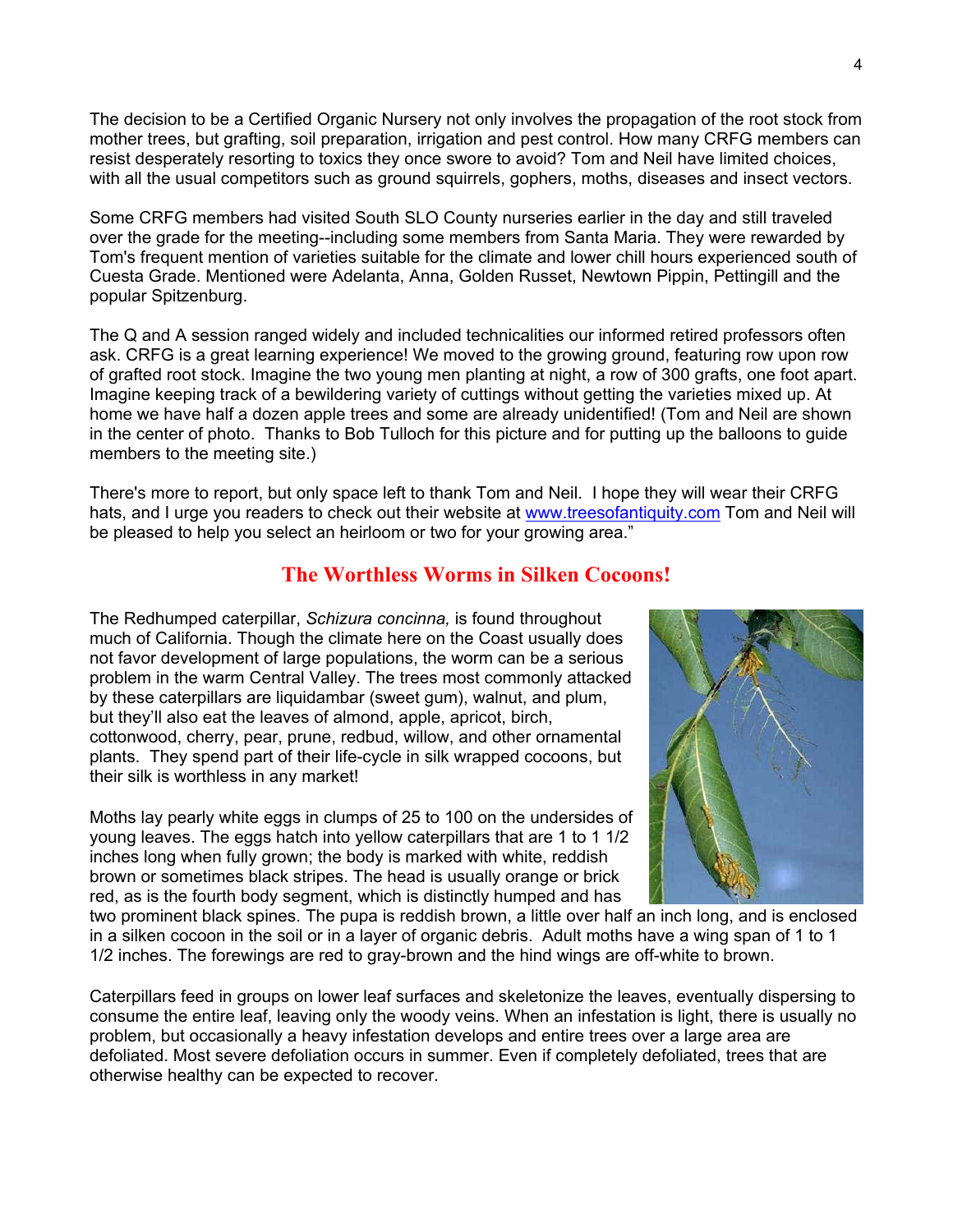In autumn, the caterpillars drop to the ground and spin silken cocoons. Unfortunately, this silk is not useful to spin into cloth! In the spring the cocoons transform into pupae. Moths begin emerging from pupae in April and May, when they mate, lay eggs and begin the cycle again. In moderate climates there are often as many as four or five generations per year.

A number of parasitic wasps use the Redhumped caterpillar as a host and usually provide an effective natural control. Sometimes, though, additional control measures are necessary. The simplest of these is to cut off the foliage that contains caterpillars while the insects are still young. At this stage only small branches need to be pruned off to destroy a large group of caterpillars. The foliage can then be burned or the caterpillars crushed.

*Bacillus thuringiensis* (sold as a variety of products, including Dipel and Thuricide) is an effective spray for Redhumped caterpillar control. It causes a disease-like condition in many types of caterpillars. They stop eating several hours after feeding on a sprayed leaf and die a couple of days later. Spray with *Bacillus thuringiensis* after the first skeletonized leaves have appeared. A forceful spray throughout the entire tree is needed for effective control. The spray will not harm the natural enemies of Redhumped caterpillars and other insects like the more toxic insecticides do.

### **Meet Your Board Members**

**Roger Eberhardt**  *Co-Chair* 



Roger Eberhardt, our Co-chair, is another "high-flyer" with his roots firmly embedded in the soil! He was born and grew up in Appleton, Wisconsin in a "traditional" middle class home (his father was an electrician and his mother a homemaker). Roger attended the University of Wisconsin, graduating with a BS in Urban Affairs (city planning) in 1966. Five days after graduation, he married Kathy and soon after, he was drafted into the Army. However, he had already applied for the US Air Force Officer Candidate School, so he was allowed to enlist in the Air Force. He wanted to be a pilot, but instead was put into Navigator training and, after completing that training, he served as a Navigator/Bombardier for the next five years—many of his missions were over North Vietnam.

After Vietnam, he was assigned to Maguire AFB in New Jersey where he flew as Navigator of C-141 Starlifters on missions to about 75 different countries around the world. As this curtailed his home life, and his ability to assist Kathy

with raising their two young sons, Roger decided to give up his active military career. He began graduate school, intending to earn a Master's degree in City Planning, but before completing his studies, he went to work for a savings and loan company in Milwaukee, Wisconsin. The savings and loan company became a bank and Roger eventually became a mortgage loan specialist—a position he held for 25 years.

During his banking career, he served in the Air Force Reserve, flying in C-130 Hercules aircraft. He flew missions in Desert Storm, made trips during "summer camp", and flew out of the Canal Zone to South and Central America. He was always a Navigator and retired from the Reserve in 1994 having attained the rank of Lt. Colonel. He and Kathy began their search for the "perfect" retirement location and discovered San Luis Obispo in a "Where to Retire" book. They visited, liked what they saw, and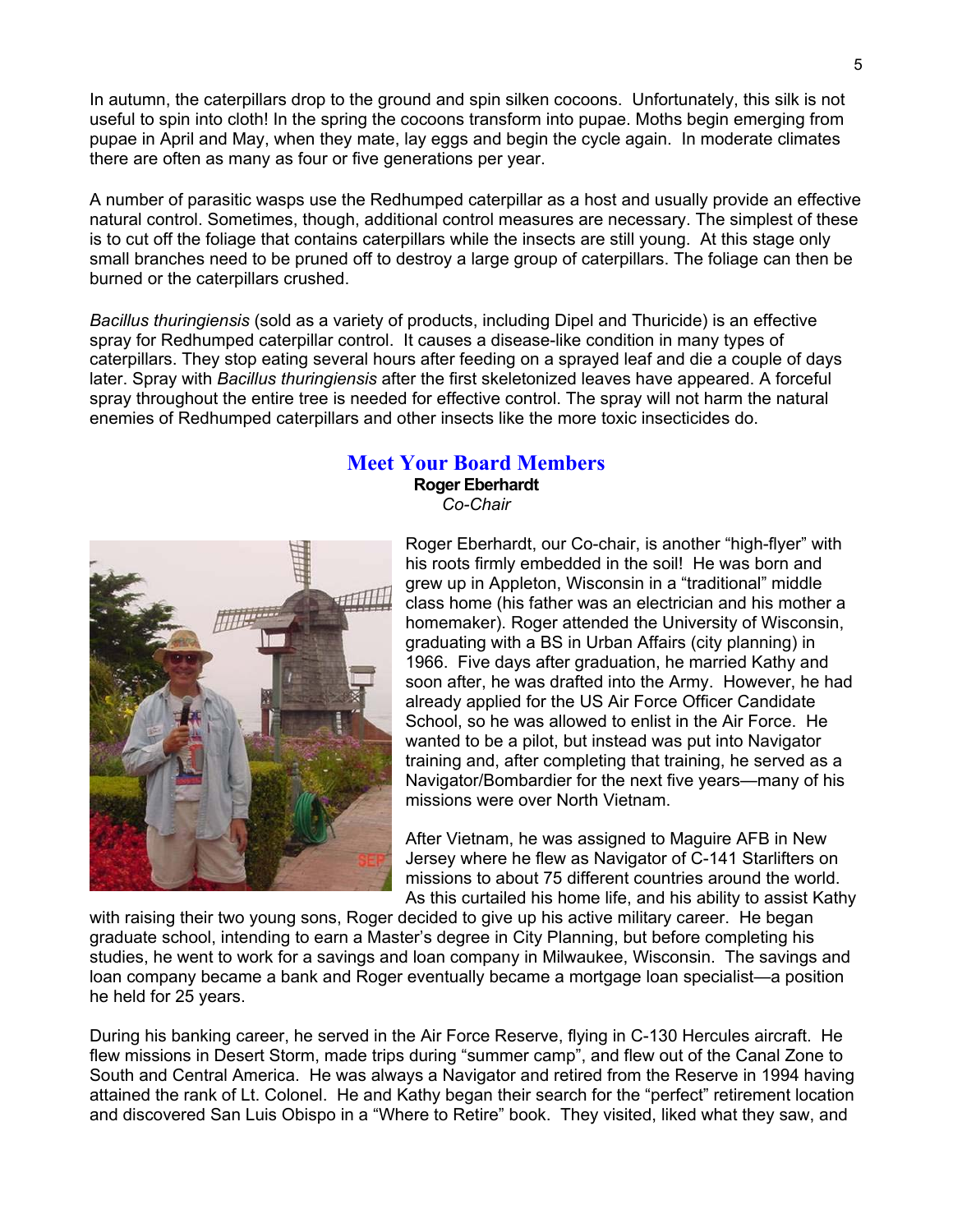six months later were residents of San Luis Obispo—buying a 1960's vintage home on a large lot south of the SLO airport. Roger, who is quite a handyman, has been working to renovate the house, and he does the gardening, too. As a matter of fact, his neighbor, Chuck Atlee, saw Roger in his yard working so often that Chuck figured Roger was a perfect candidate for the CRFG.

Apparently, Chuck made a good call, because Roger not only joined our group, but he was willing to co-chair it! His wife, Kathy, says Roger will try growing anything and he loves getting plants from other CRFG members that he can experiment with. She said he is "dangerous" at CRFG plant raffles—he always comes home with a carload of new plants!

Roger is a real "do-it-yourselfer" who owns 3-1/2 vintage autos and a 105 year-old house in Wisconsin. When he isn't assisting with CRFG meetings, he could be working on cars, restoring houses, building display stands or other items for the Historical Society in the Carnegie Library, or running RAM (Retired Active Men) meetings as the current president. Is this "retirement"?

## **CRFG/Cal Poly Orchard Update**

The orchard is looking great—with the exception of a bad (or is that sad?) case of leaf curl on the peach trees. In mid-April, Cal Poly students thinned the peaches to one every 5-6 inches apart, so the crop will be sparse this year. The apple trees will need to be thinned in early May to one apple per cluster unless the tree has a light crop and lots of leaves. Feel free to volunteer for this job! You will certainly benefit if you choose to come pick this wonderful fruit in the fall!

Also, if you visit the orchard, please check the Japanese Maple tree that was planted in January in honor of Richard Shimamoto. It is beneath the big sycamore tree and is not on our drip system. There is a bucket at the gate that can be used to water the maple. The tree—and we—will appreciate your efforts to keep it watered!

#### **Announcements**

**Welcome New Members in April:** Joel McCormick, Michael Blake, Peter Risley, Frank Servedio, and Kathy Longacre.

**Budding Class: May 16** is the new date set for this class being led by Joe Sabol and Chuck Atlee. The class is limited to 20 people and there is a \$10 fee to cover expenses. Participants will receive several rootstocks that they will bud under supervision! Applications will be available at the Cal Poly Avocado meeting from Chuck.

**Cherry Tasting in Morgan Hill:** We have been invited to a "Cherry Tasting Party" by Andy Mariani and our good CRFG friends from Monterey Bay Chapter. Andy's Orchard is well known for having one of the largest selections of stone fruits in California and each year hosts several fruit tastings. Andy's Orchard can be reached from SLO County by driving north on the US 101 to Morgan Hill. Take the Cochrane Road exit and travel east to Mission View Dr. Turn right on Mission View Dr. and continue to Half Road. Turn left at Half Road and travel east about 1/3 of a mile to the entrance sign at 1615 Half Road. There is a \$10 fee for this event. Let's go!

**Join the State Association:** Many of our chapter members are also members of the State association and those who aren't should consider joining. With state membership you receive a wonderful color magazine, *The Fruit Gardener*, filled with great articles on fruit growing, news, chapter activities and contacts. Yearly dues are **\$30**. Applications are available from **Joe Sabol**.